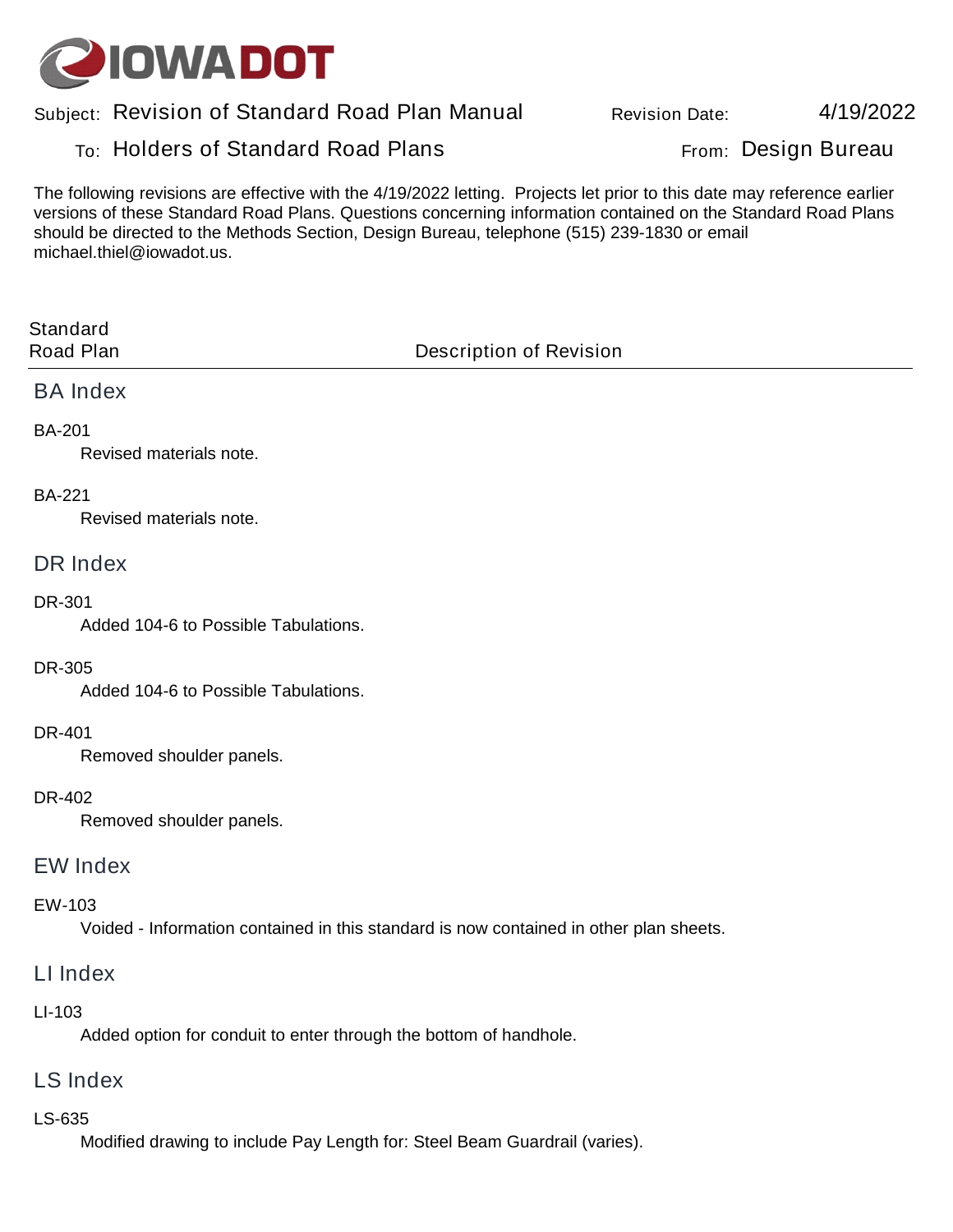# **PV Index**

#### **PV-101**

**Modified circle note 32.** 

#### **PV-103**

**Added note 5.** 

### **PV-201**

**Added note 12 inch minimum around casting.** 

#### **PV-304**

**Changed section labeling.** 

#### **PV-305**

**Changed section labeling.** 

### **PV-306**

**Changed section labeling.** 

### **PV-307**

**Changed section labeling.** 

# **SW Index**

#### **SW-515**

**Modified Type 7 Grate to SW-604 Type 7 Casting.** 

#### **SW-538**

**Removed shoulder panels.** 

#### **SW-539**

**Removed shoulder panels.** 

#### **SW-545**

**Clarified labeling of rebar.** 

## **TC Index**

#### **TC-061**

**Removed TBR and crash cushion.** 

### **TC-415**

**Removed note about traffic over 20,000 ADT.** 

## **TC-418**

**Removed note about 20,000 ADT.** 

### **TC-421**

**Removed note about traffic over 20,000 ADT.** 

#### **TC-422**

**Removed note about traffic over 20,000 ADT.**